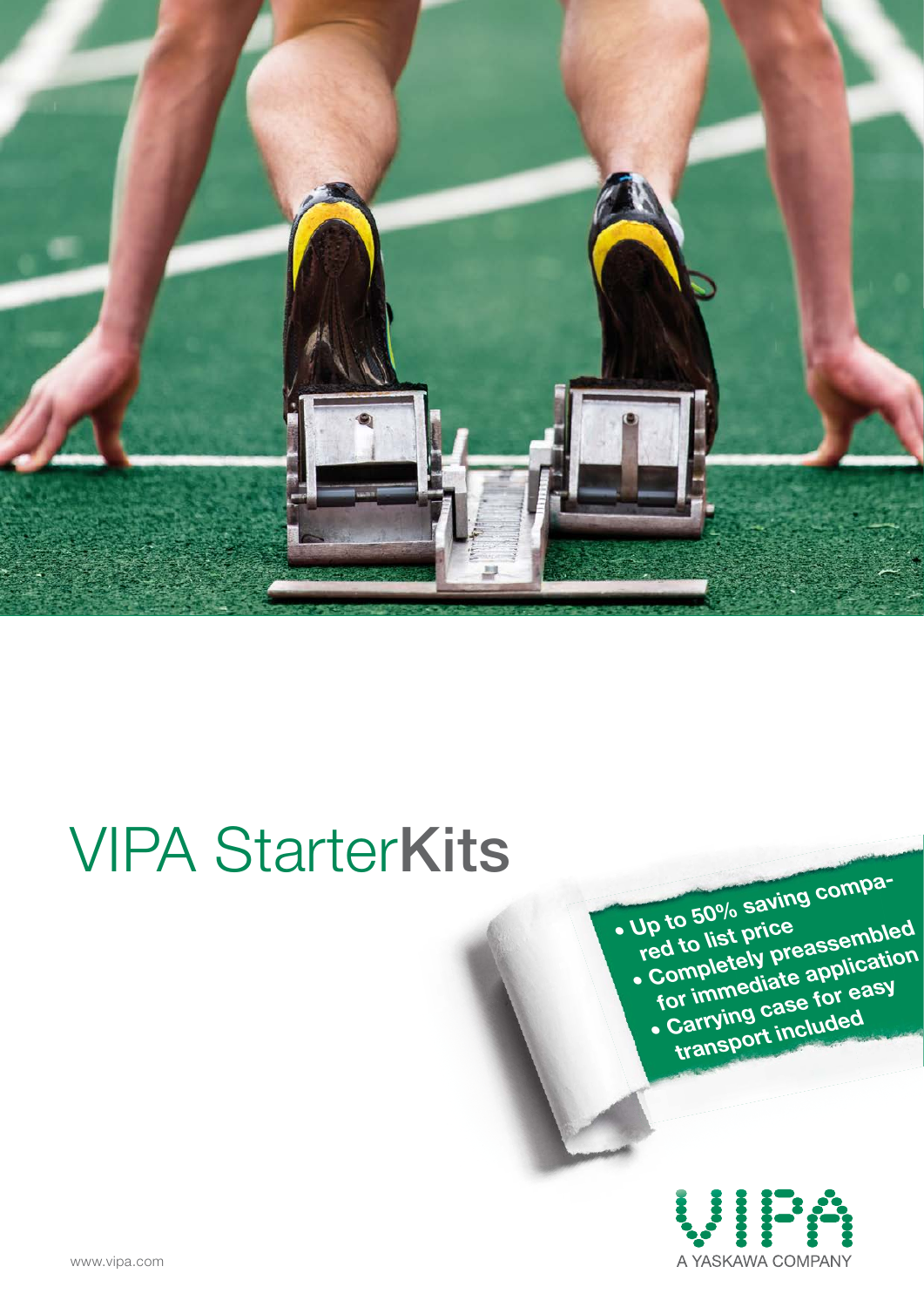## **TechnologyKits**



Profinet and EtherCat are standard at VIPA. We combine worlds which you wouldn´t consider possible. Would you like to find out what advantages these two real time capable systems bring? We have put together two suitable StarterKits.

### Technology Kit 1 PN Technology Kit 2 EC

| CPU 315SN/PN ECO       |        |
|------------------------|--------|
| Work memory (50/50):   | 512 kB |
| MPI:                   | 罓      |
| PB master/slave:       | 図      |
| $P$ <sub>t</sub> $P$ : | ⊠      |
| PN controller:         | 罓      |

1x IM 053PN - SLIO PROFINET slave

1x CM 001 Potential distribution module (4xDC24V, 4xDC0V)

1 x SM 021 Digital Input (DI 8xDC 24V)

1 x SM 021 Digital Input (DI 4xDC 24V),

1x SM 022 Digital Output (DO 4xDC 24V, 0,5A)

1x SM 031 Analog Input (AI 2x12Bit, U)

1x SM 032 Analog Output (AO 2x12Bit, U)

1x PROFINET cable ready for connection incl. 2x VIPA PN plugs 1x Profile rail

1x robust carrying case

Article no.: 800-5DK10 777€

| CPU 315SN/EC           |              |
|------------------------|--------------|
| Work memory (50/50):   | 1024-2048 kB |
| MPI:                   | ⋈            |
| PB master/slave:       | ☑            |
| $P$ <sub>t</sub> $P$ : | ⋈            |
| EC master:             | ⊽            |

| Article no.: 800-5DK20<br>999 $\epsilon$                                                                        |  |
|-----------------------------------------------------------------------------------------------------------------|--|
|                                                                                                                 |  |
| 1x robust carrying case                                                                                         |  |
| 1x Full version of the SPEED7 EtherCAT manager for configuration of<br>EtherCAT hardware in the Simatic manager |  |
| 1x Profile rail                                                                                                 |  |
| 1x EtherCAT cable ready for connection incl. 2x VIPA EC plugs                                                   |  |
|                                                                                                                 |  |
| 1x SM 032 Analog Output (AO 2x12Bit, U)                                                                         |  |
| 1x SM 031 Analog Input (AI 2x12Bit, U)                                                                          |  |
| 1x SM 022 Digital Output (DO 4xDC 24V, 0,5A)                                                                    |  |
| 1 x SM 021 Digital Input (DI 4xDC 24V),                                                                         |  |
| 1 x SM 021 Digital Input (DI 8xDC 24V)                                                                          |  |
| 1x CM 001 Potential distribution module (4xDC24V, 4xDC0V)                                                       |  |
| 1x IM 053EC - SLIO EtherCAT slave                                                                               |  |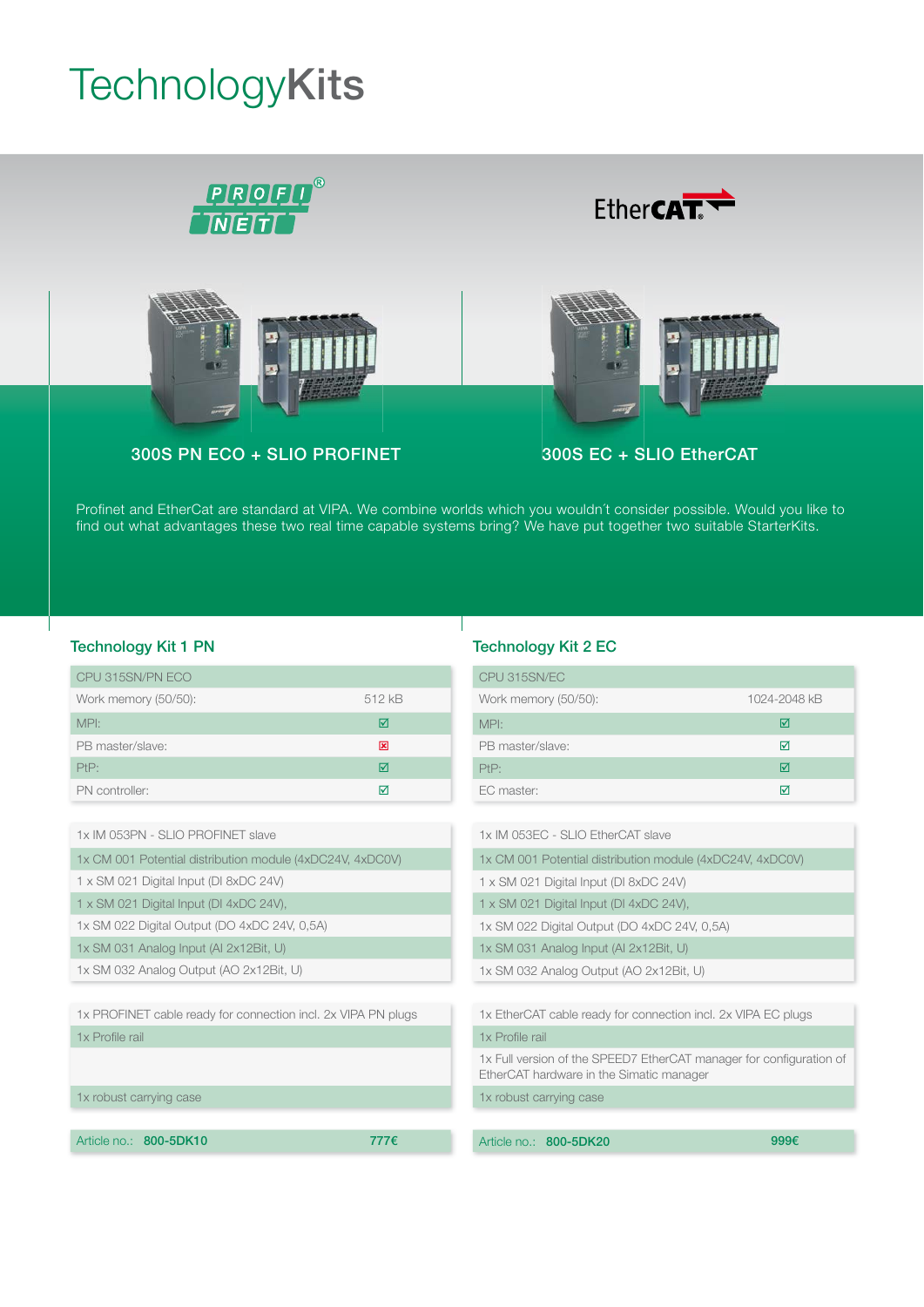## 300SKits



Are you already familiar with the standard S7 programmable controllers? What you probably do not know is the incredible performance that can be reached with the SPEED7 CPUs from VIPA. With the SPEED7 StarterKits you can access the world of S7 programmable CPUs very easily. We have prepared some packages with which you can start immediately. Experience one of the fastest S7 programmable CPUs of the world today.

| CPU 312SC                                 |                | CPU 313SC                  |
|-------------------------------------------|----------------|----------------------------|
| Work memory (50/50):                      | 64 kB - 512 kB | Work memory (50/50):       |
| MPI:                                      | ⊠              | MPI:                       |
| PB master/slave:                          | 図              | PB master/slave:           |
| PtP:                                      | ☑              | PtP:                       |
|                                           |                |                            |
|                                           |                |                            |
| 1x 40 pole front connector, screw contact |                | 2x 40 pole front connector |
| Ethernet programming cable                |                | Ethernet programming cal   |
| Manual CD                                 |                | Manual CD                  |
| 1x WinPLC7 license                        |                | 1x WinPLC7 license         |
| 1x robust carrying case                   |                | 1x robust carrying case    |

Article no.: 800-7DK11 499€

| <b>CPU313SC</b>      |                 |
|----------------------|-----------------|
| Work memory (50/50): | 128 kB - 512 kB |
| MPI:                 | ⋈               |
| PB master/slave:     | ⊠               |
| $P$ t $P$ :          | ⋈               |
|                      |                 |

screw contact Ethernet programming cable

Article no.: 800-7DK21 599€

### SPEED7 StarterKit 1 SPEED7 StarterKit 2 SPEED7 StarterKit 3

| <b>CPU 313SC</b>     |                 |
|----------------------|-----------------|
| Work memory (50/50): | 128 kB - 512 kB |
| MPI:                 | ⊓               |
| PB master/slave:     | ⊠               |
| $P$ t $P$ :          | ⊓               |
|                      |                 |

| 1x 40 pole front connector, screw contact |
|-------------------------------------------|
| Ethernet programming cablel               |
| Manual CD                                 |
| 1x WinPLC7 license                        |
| 1x robust carrying case                   |
|                                           |
| Article no.: 800-7DK31<br>699€            |



### **Easy support!**

For many years VIPA has already been supporting schools, universities, colleges and companies that take on trainees. VIPA offers the complete range starting with the hardware equipment up to information and training days directly in the VIPA headquarters.

This commitment is not only carried out by VIPA worldwide but also by the VIPA partners on site. Would you also like to train your "students" about the latest technology? Please contact us. We would be pleased to help you.